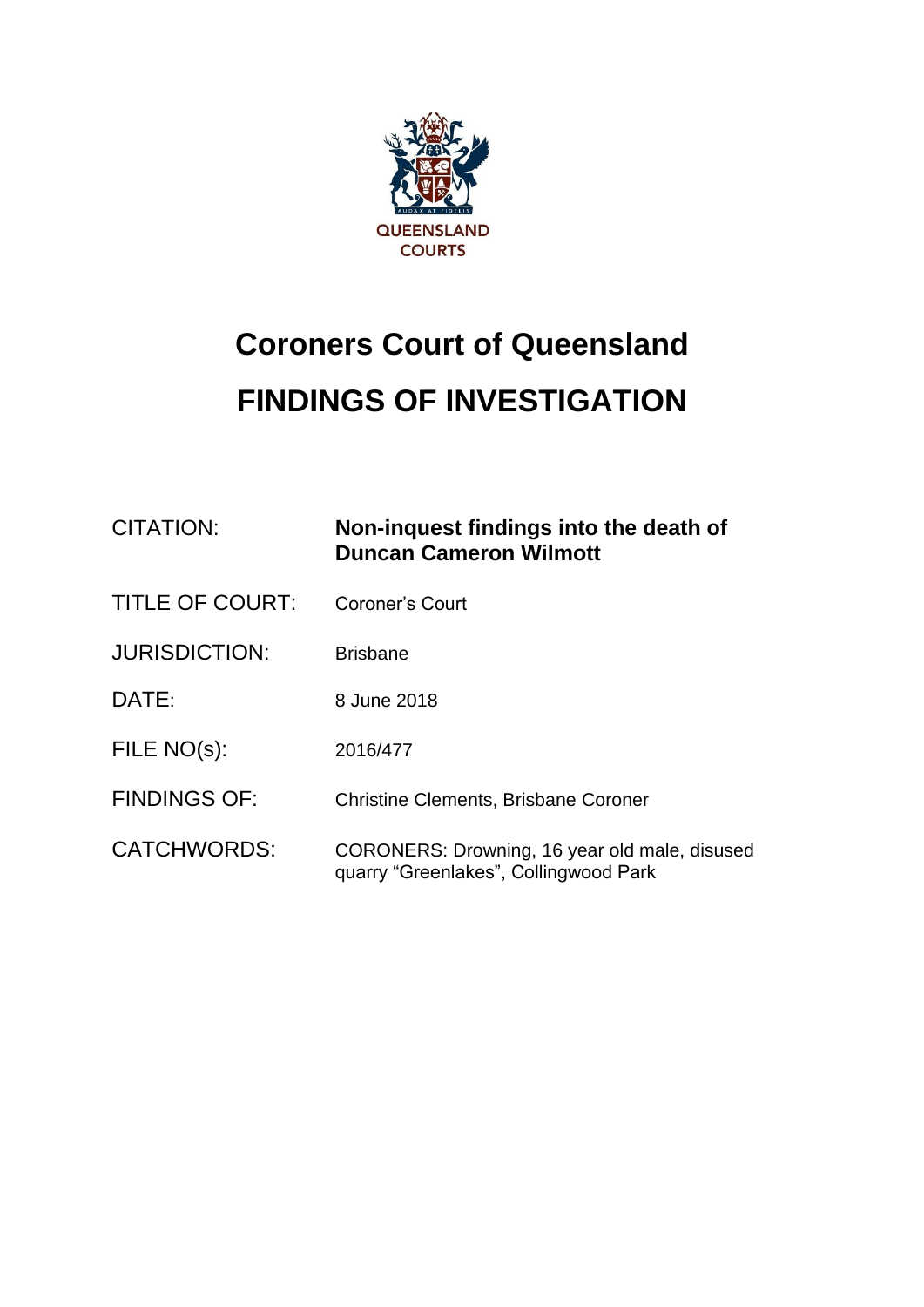## **INTRODUCTION**

- 1. Duncan Cameron Wilmott lived at Elmore Street, Redbank Plains in Queensland. He died at a disused quarry site filled with water and colloquially known as Green Lakes at Collingwood Park. He died on 25 January 2016 due to drowning and his death was reported to the coroner.
- 2. Duncan Wilmott was in company with his friend Shane Alston who was two years older. Shane told police he was with Duncan at Aqua Lakes, which was the name he referred to the quarry by. They had been swimming and jumping off the ledge and then sitting down for about 10 minutes. Shane then jumped at a lower part into the lake and got out before they went a bit higher to jump. Duncan ran past him and did a front flip into the water. When Duncan surfaced he made a moaning gasp sound. Shane saw him turn and roll onto his side and then start to go under the surface. He immediately jumped into the water and swam to the spot where he last saw Duncan. He dived as deep as he could, but could not find his friend. He resurfaced and started screaming for help. He then rang Duncan's mother and then called for the ambulance.
- 3. Shane made his way to the street near Gibbs Avenue to give the QAS operator a street name and then guided them back to the site.
- 4. A search was conducted by police divers and State emergency services. The body of Duncan Cameron Wilmott was located in the early afternoon on 3 February 2016.
- 5. He was retrieved from a depth of 32.6 metres of fresh water some 59 metres from the shoreline. The water temperature at that depth was 11 degrees Celsius. There was nil visibility at that level due to rock and silt.
- 6. Police subsequently spoke with Shane again.
- 7. A more detailed description from Shane about how Duncan entered the water. Shane said Duncan landed about two or three metres out from the ledge. He got a good run up and then did a front flip, but he didn't tuck his legs up. They were almost straight out. Shane thought it looked like his tailbone hit the water first. His comment was 'It just didn't look right.' When he resurfaced he was head-first and not very far from where he had jumped in.
- 8. Shane thought he looked fine and was swimming towards the bank. His head was up and his left arm out of the water. He did a couple of strokes with his left arm, then he made a noise and Shane knew that something was wrong. He said his eyes were open but he did not look at Shane, who asked him 'Are you alright man?'
- 9. Duncan then rolled face-first and started to sink.
- 10. Shane immediately tucked his legs up and did a bomb dive into the water. He kept following the air bubbles down until he could not go any further and ran out of breath.
- 11. He told police it was Duncan's first jump of the day. Shane had jumped from a lower part previously. They had a drink of water and a ham and cheese sandwich that his mother had prepared.
- 12. Shane had jumped from that same spot many times and nothing had ever happened. He had also jumped from the other side of the lake. He thought that Duncan had been at the lake before, but it was not with him.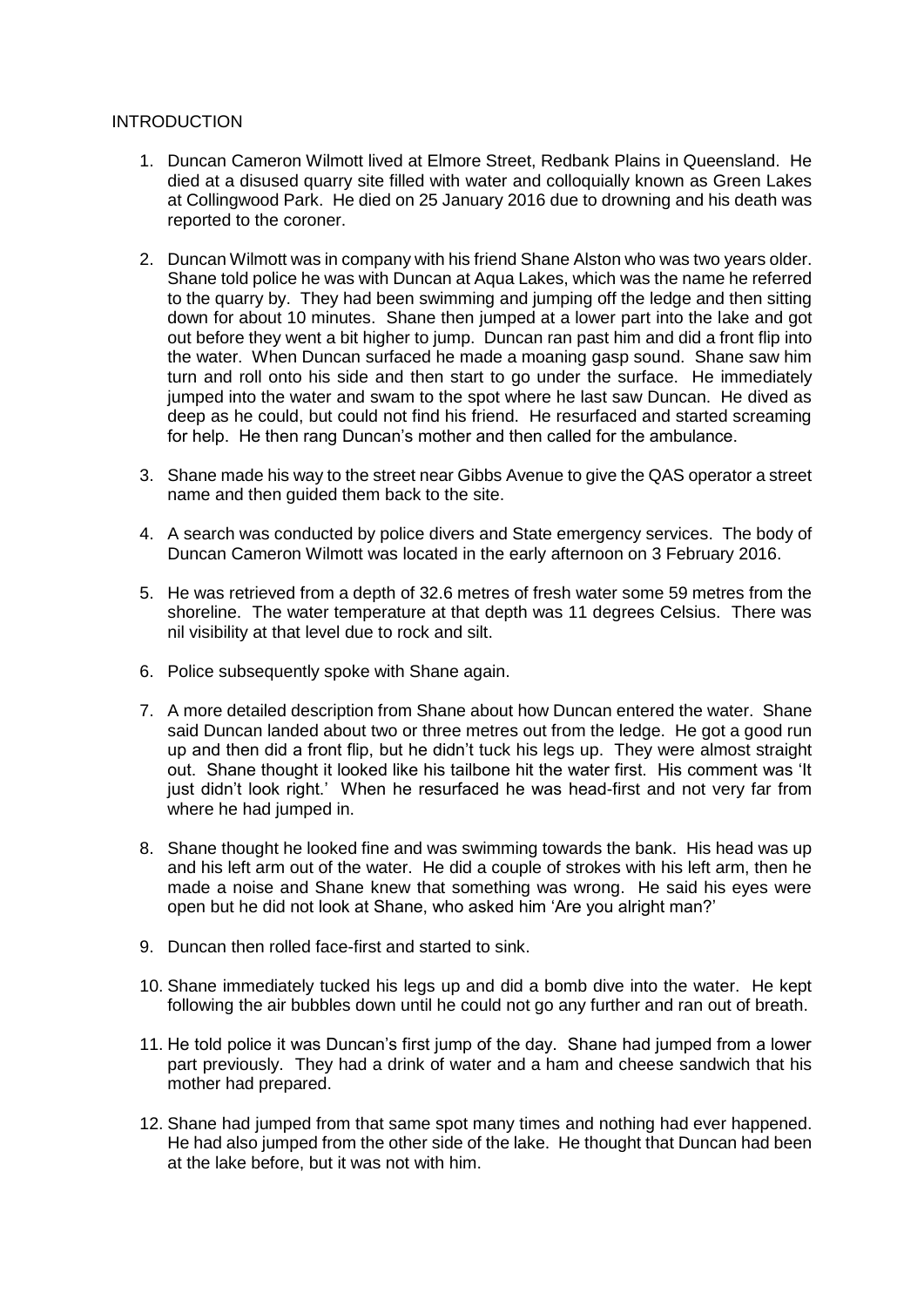- 13. Duncan wanted to go to the lake before starting work at Woolworths at Mount Ommaney later that day.
- 14. Shane described Duncan as a pretty good swimmer who went to regionals when he was at school.
- 15. Shane denied that either of them used drugs or alcohol that day.
- 16. He said his friend did not slip and had done a perfect run up and the jump looked fine, but he just didn't land right.
- 17. Autopsy examination was conducted on 5 February 2016 by the forensic pathologist Dr Milne.
- 18. Externally there were no signs of injury.
- 19. CT imaging showed fluid and free air in the pleural cavities. This is a non-specific finding which could be the result of decomposition. No injuries were identified. There was however fluid levels evident in the cranial sinuses.
- 20. Internal examination did not reveal any injury. Toxicology testing showed a blood alcohol concentration of .033%, but this was likely to be due to decomposition. The active constituent of cannabis, THC was detected.
- 21. Dr Milne concluded having regard to all of the information, including the witness' account, that the most likely cause of death was drowning. The only positive evidence for drowning was the sinus fluid on CT imaging and possibly some fluid in the lungs. There was no other alternative cause of death.
- 22. It remains unclear why he drowned. No injuries were identifiable at post-mortem examination.

## PUBLIC SAFETY ISSUES

- 23. The location where Duncan Wilmott and his friend were swimming is a disused mine site used by a business trading generically as 'Cleanaway Waste Management'. That operator is licensed under Commonwealth occupational health and safety legislation (Work Health and Safety Act 2011 Commonwealth). The business owns the land and premises and the area forms part of its water management plan. It is not an active work area and was purchased as a buffer. Any active plant or equipment is fenced.
- 24. The police description of the area is as follows –

'Green Lakes is a disused quarry on private property owned by Transpacific Industries. The lake is approximately 80 metres deep at its deepest point and is filled with water from a mostly artesian source. There is a 25 metre cliff along one side of the lake, however it is accessible via bushland from Collingwood Park, Riverview and Dinmore.

The lake and smaller surrounding lakes have been used as a swimming hole by residents in the area for many years. This is not with the consent of the property owners, however attempts at keeping civilians out of the area have been unsuccessful.

Fencing has been erected around most parts, however these have been damaged and pulled down at various points. Boulders have been placed around the more accessible areas in an attempt to prevent access, however civilians continue to use the area.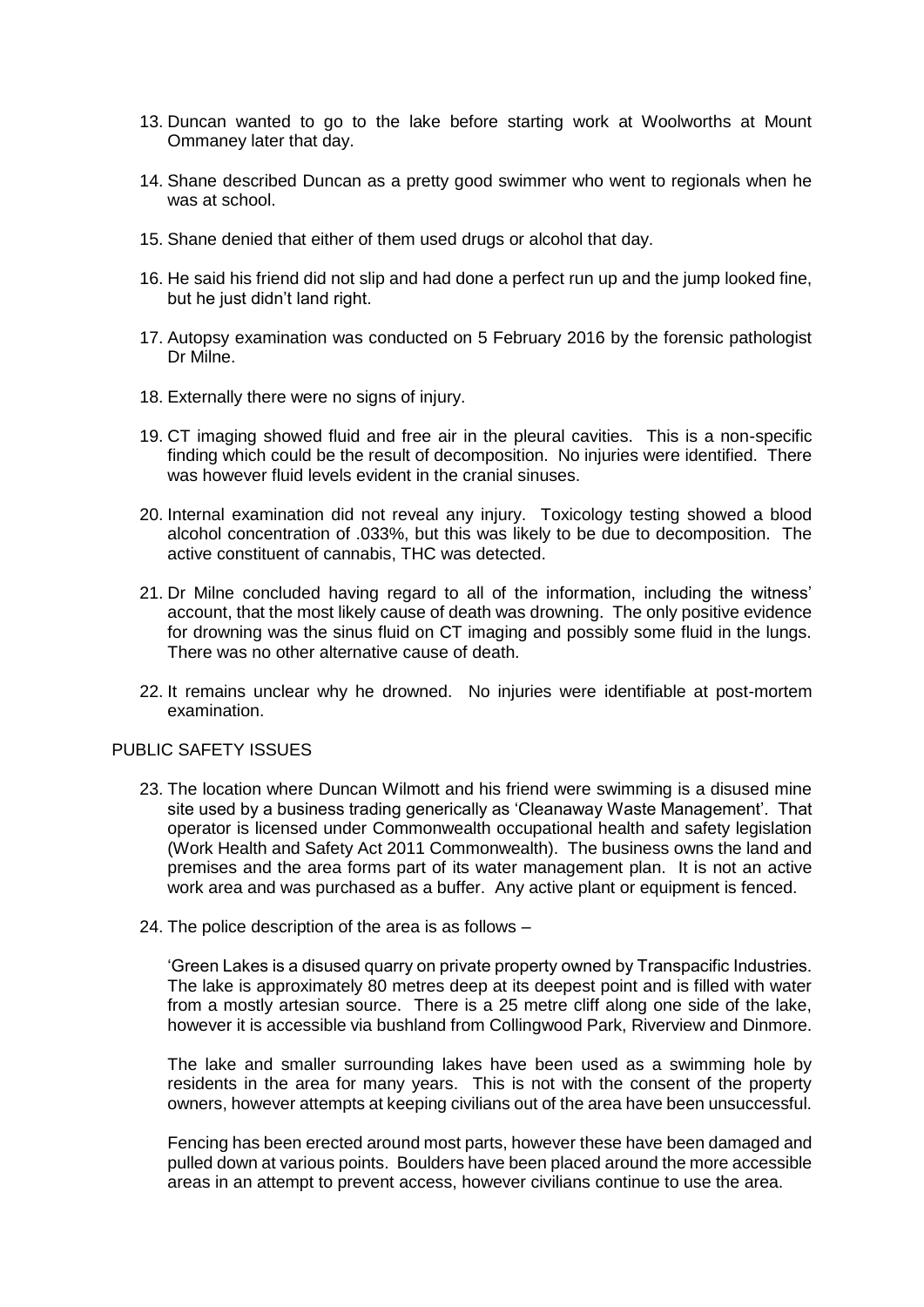Access from the main site of Transpacific at Dinmore is prevented by fencing and the presence of workers.'

- 25. The regional manager for Cleanaway Solid Waste Pty Ltd, Douglas Hughes provided a statement. He confirmed the change of name of the company from Transpacific Waste Management Pty Ltd. The site was purchased in 2007 but has had a landfill licence since the early 1990s. The operational portion of the site is a former open Mine which is being remediated through landfill. The buffer land holding, where the drowning occurred, has a large void filled with water. The company has improved and extended fencing since the time of purchase. Currently the site contains six void areas which are bodies of water, ranging dramatically in size. Three of these water sites are within the operational area which is fully fenced. One water area is on the western side of the property and only contains water during rain events. Two water areas are located within the buffer land holding. This includes the site of the fatal incident and is referred to by the company as Void 10.
- 26. Colloquially, the water areas have been described as Green Lakes, and Aqua Lakes.
- 27. The portion of the property currently containing active landfill has been fully fenced recently. The buffer land holding which includes Void 10 is not actively used. There are numerous fire trails through the area. Trespassing by motorcycles, four wheel drive vehicles and individuals occurs regularly despite the efforts of the company to prevent access. The Lakes in particular are used for recreational purposes.
- 28. There is some fencing around Void 10, on the southern and eastern portions and the high wall was already there. The company also created numerous rough barriers and structures to limit access in areas. Signs have also been erected, especially around the Six Mile Creek area and fire trails which are commonly used to gain access.
- 29. Despite fencing, barriers and signs trespassers persist. Trees have been cut down, large rocks moved and sections of fence have been cut and poles ground off. Wire fencing has been cut and rolled back and signs damaged and completely removed.
- 30. Signs warn it is private property with no access, no swimming, no drinking etc. The signs are constantly graffitied and removed. The company also patrols on an irregular basis, particularly during summer months. People are asked to move on and if a problem arises, the Police called.
- 31. Some areas of Void 10 are impractical to be fenced in as Void 10 flows into Six mile Creek. Any barrier would impede the watercourse.
- 32. Void 10 contains approximately 2000 mega litres (or 2 gigalitres) of water. At its deepest point it is believed to be 50-60 metres. It is 425 metres long and the widest portion is 200 metres wide with the narrowest 0.80 metres wide. The void sits below the water table and any attempt to drain it will cause water to draw from a larger water body further to the south. The water drained could potentially cause flooding as drainage would flow to Six mile Creek which runs through a residential area and major roadways.
- 33. The entire buffer land holding area is difficult to fence due to a power line easement along the entire southern end of the property. It dissects the property and is unable to be blocked in any way.